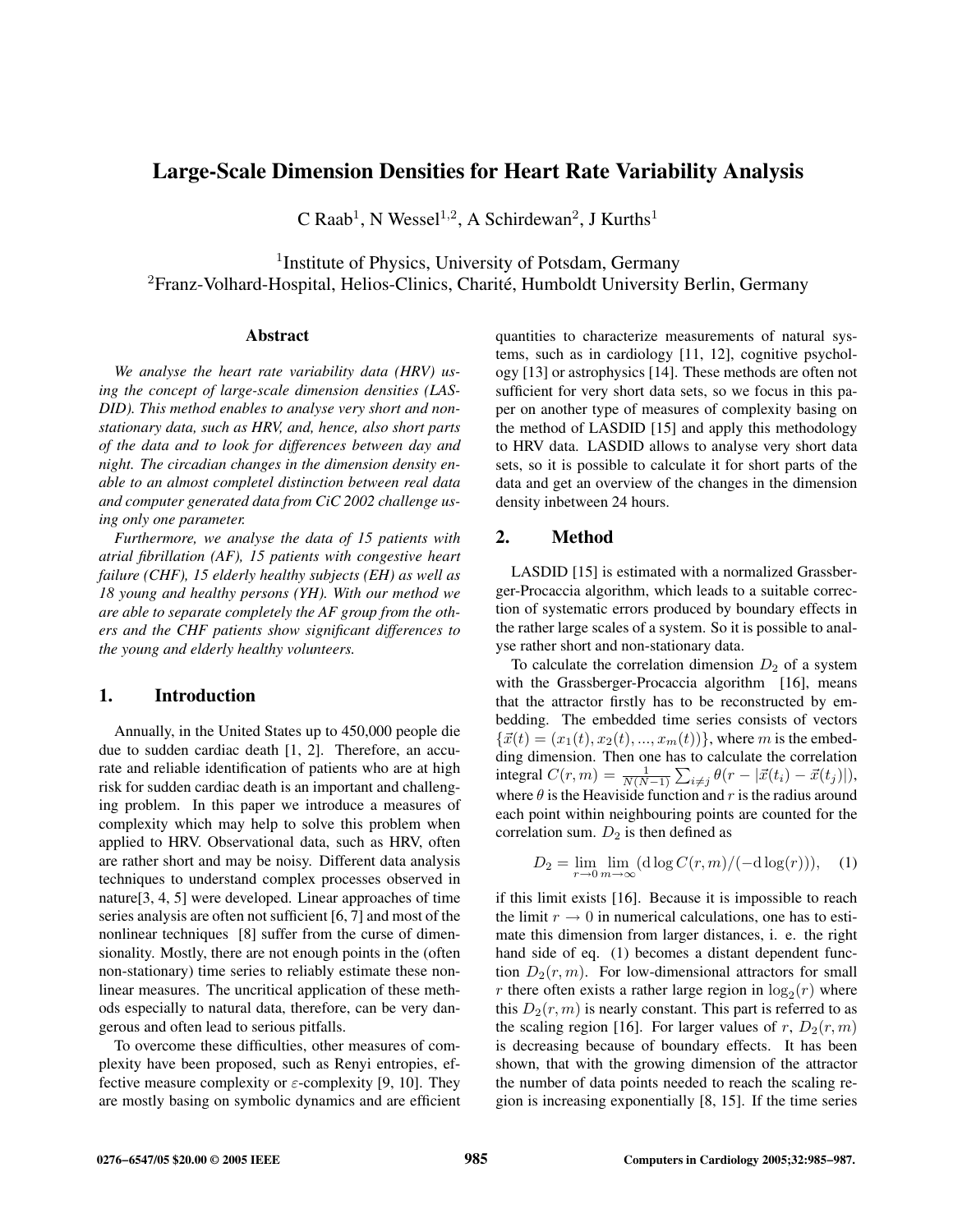is too short, one only gets the part of  $D_2(r, m)$  with decreasing values. With LASDID we are able to use this part of  $D_2(r, m)$  too.

The large-scale dimension density  $\rho_{\text{ls}}(r, m)$  is defined by normalizing the dimension density  $D_2(r, m)/m$  of all coordinates m of the embedded system to the dimension density  $D_2(r, 1)$  of one coordinate of this system [15]:

$$
\rho_{\rm ls}(r, m) = D_2(r, m)/(m D_2(r, 1)). \tag{2}
$$

With this normalization we get a plateau for large scales  $r$ yielding an estimate of  $\rho_{\rm ls}$ . The advantage of LASDID is that it is possible to estimate it from rather short and nonstationary time series. So we can cut every RR-interval time series in  $M$  shorter pieces. For every of this short pieces we calculate the large-scale dimension density via eq. 2. This leads to a time series of  $\rho_{\rm ls}(t)$ . For this time series we calculate the mean value  $\mu_{\rho_{\text{ls}}}$  by

$$
\mu_{\rho_{\text{ls}}} = \frac{1}{M} \sum_{i=1}^{M} \rho_{\text{ls}}(t_i), \tag{3}
$$

the standard deviation  $\sigma_{\rho_{\rm ls}} = \sqrt{\frac{1}{M-1}\sum_{i=1}^M (\rho_{\rm ls}(t_i) - \mu_{\rho_{\rm ls}})^2}$ and the coefficient of variation  $cv_{\rho_{\text{ls}}}$  by

$$
cv_{\rho_{\rm ls}} = \sigma_{\rho_{\rm ls}} / \mu_{\rho_{\rm ls}}.\tag{4}
$$

For the calculation of LASDID we use an embeddingdimension of  $m = 4$  and a delay of  $\tau = 1$ . But the results are qualitatively the same with embedding dimensions between  $m = 4, ..., 8$  and delay times between  $\tau = 1, ..., 5$ .

#### **3. Data**

Physiological data very often show complex structures which cannot be simply described and, therefore, their interpretation is difficult. For the HRV data we are analysing in this paper, it is well known that a metronomic heart rate is pathological - the healthy heart is influenced by multiple neural and hormonal factors that result in variations in RR intervals. Even after three decades of study, new techniques continue to reveal properties of the time series of RR intervals. Moreover, the simulation of such time series is still extremely sophisticated and PhysioNet [17] and Computers in Cardiology 2002 organized a challenge to improve the momentary understanding of cardiovascular regulation. The aim of the first part of this challenge was to construct simulations of the RR interval time series spanning a full 24 hours with sufficient verisimilitude to be taken as real. In a second part a blind classification of a mixed set of real and simulated RR interval time series shall be performed.

In this paper, we reanalyze the 46 time series from the second part of this challenge using LASDID to test whether new information in RR interval variation can be revealed. Therefore, the first intention of this contribution is to sketch our way of discriminating both types of time series using LASDID.

The second intention of this paper is to demonstrate a possible application for risk stratification. Therefore, we analyze the data of 15 patients with atrial fibrillation (AF) (15 male, age:  $67 \pm 12$ ), of 15 patients with congestive heart failure (CHF) (11 male, 4 female, age:  $56 \pm 11$ ), of 15 elderly healthy subjects (10 male, 5 female, age:  $50 \pm 9$ ) as well as of 18 young healthy persons (13 female, 5 male, age:  $34 \pm 8$ ). The data of the CHF patients and the young healthy subjects are available from Physionet [17]. After pre-processing [18], we calculate LASDID and compare it with standard time and frequency domain parameters as well as parameters based on symbolic dynamics which have been recently successfully applied to other cardiological problems [11, 19]. The following HRV parameters are calculated from the time series: meanNN, the mean value of normal beat-to-beat intervals; sdNN, the standard deviation of intervals between two normal; rmssd, the root mean square of successive RR-intervals; and pNN50, the percentage of RR-interval-differences greater than 50 ms. Additionally, in the frequency domain the normalised lowfrequency (LFn) the ratio LF/HF are estimated. Finally, HRV is analyzed by methods of nonlinear dynamics, especially symbolic dynamics [12, 19]: FWSHANNON, the Shannon entropy of the word distribution and POLVAR10, a measure to detect intermittently decreased HRV.

### **4. Results**

First we use the method of LASDID to compare time series of real ECG data with those of simulated data. We subdivide every time series in pieces of 1000 heart beats and calculate  $\rho_{\rm ls}$ . This leads to time series with fluctuating values of  $\rho_{\text{ls}}$  which are analyzed by calculating the mean value  $\mu_{\rho_{\rm ls}}$ , the standard deviation  $\sigma_{\rho_{\rm ls}}$  and the coefficient of variation  $cv_{\rho_{\text{ls}}}$ . For real data we find values of  $\mu_{\rho_{\text{ls}}}$  between 0.5 to 0.7, whereas simulated data ranges between 0.4 to 0.9, only half of the models generated data which also ranges between 0.5 to 0.7. Values near one indicate a rather stochastic behaviour of the heart rate, values near zero mean deterministic heart beats.

Furthermore real data shows stronger fluctuations in the time series of LASDID, i.e. the values of  $\sigma_{\rho_{\text{ls}}}$  are higher for real data ( $\sigma_{\rho_{\rm ls}}$  from 0.09 to 0.17 for real data against  $\sigma_{\rho_{\rm ls}}$  from 0.02 to 0.11 for simulated data) representing circadian varibility changes. The best discrimination result, however, we get with the coefficient of variation  $cv_{\rho_{1s}}$ . It makes it possible to distinguish between real and simulated data by using only one parameter. Almost all simulated time series can be detected with this method (see fig 1).

All calculations also have been done with more or less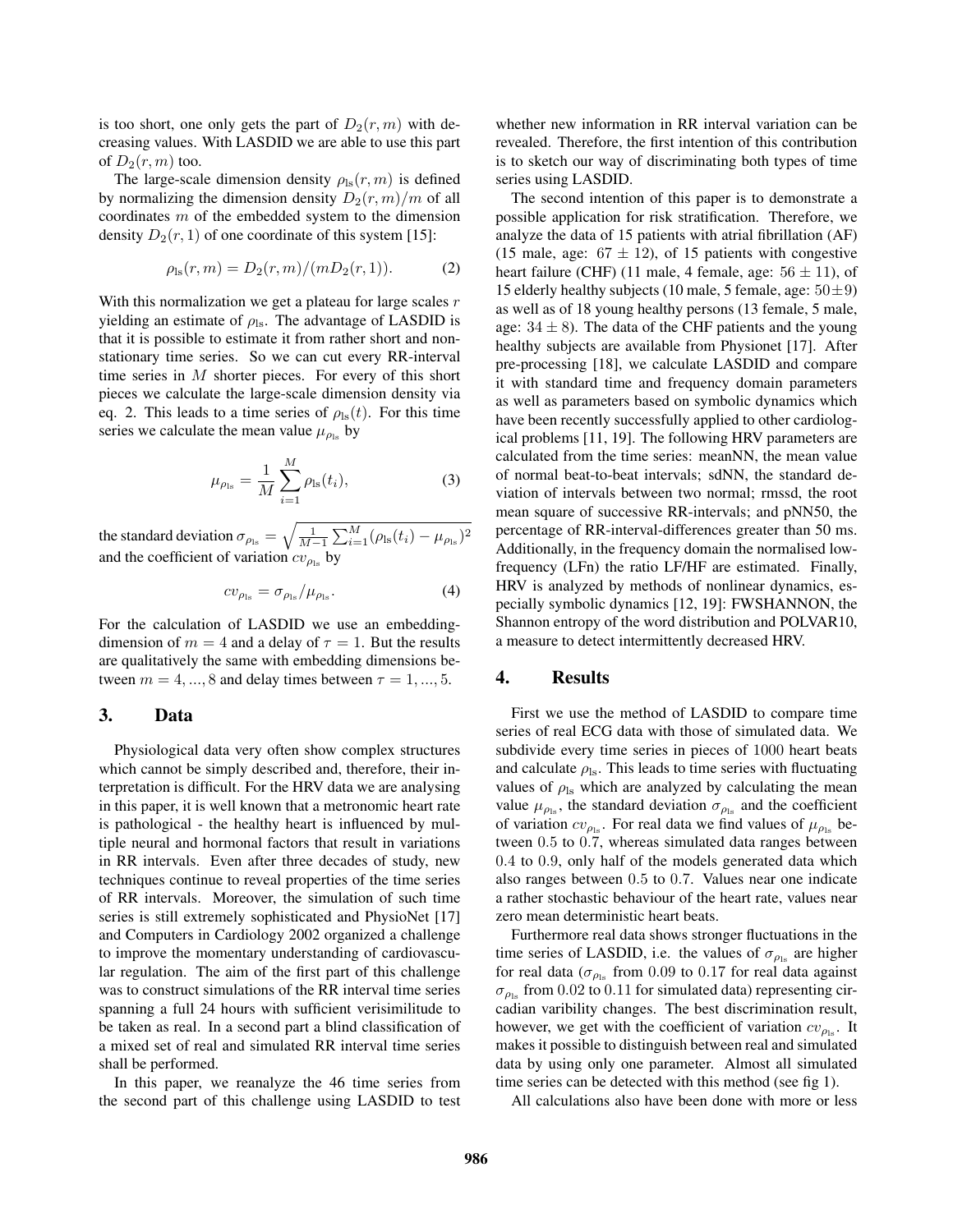

Figure 1. A comparison of  $cv_{\rho_{\rm ls}}$  (Eq.4) of real data and simulated data shows higher values for real data.

heart beats per interval. For less than 500 heart beats,  $\rho_{\rm ls}$  can not be calculated reliably. Intervals of 2000 heart beats give almost the same results as intervals of 1000 heart beats, for longer intervals more and more information about the circadian changes gets lost.

The records of the real data always started and ended in the morning, so it is possible to distinguish between day and night. In the following we used the first 5 hours of the 24 hours ECGs as day interval and the hours 17 to 22 as night interval. For real data we find higher values of  $\mu_{\rho_{\text{ls}}}$  for the night for most of the records (day:  $\mu_{\rho_{\text{ls}}}$  =  $0.546 \pm 0.056$ ; night:  $\mu_{\rho_{\text{ls}}} = 0.628 \pm 0.069$ ; P for day vs. night  $< 0.001$ ). But only few of the simulated data sets show differences between two different time intervals.

The second intention of this paper was to demonstrate a possible application for risk stratification. Therefore, we compared the data of different pathologies and healthy subjects. For patients with atrial fibrillation (AF) we find values of  $\mu_{\rho_{\text{ls}}}$  near one which indicates almost stochastic heart beats. The coefficient of variation  $cv_{\rho_{\text{ls}}}$  for this patients is very low (see tab. 1). This means, the AF-group separates completely from the others. Elderly Patients with congestive heart failuer (CHF) show higher values of  $cv_{\rho_{1s}}$ . The highest values we find for elderly healthy patients (EH).

Table 1. The four different groups of patients are AF (Atrial Fibrillation), CHF (Congestive heart Failure), EH ( Elderly Healthy) and YH (Young Healthy). They have different mean values of  $\mu_{\rho_{\text{ls}}}$  (Eq.3) and  $cv_{\rho_{\text{ls}}}$  (Eq.4) (\*  $p < 0.001$  vs. AF group,  $\sqrt{\frac{p}{p}} < 0.05$  vs. CHF group,  $\nabla$  $p < 0.05$  vs. EH group).

| Group      | $\mu_{\rho_{\rm ls}}$         | $cv_{\rho_{\rm ls}}$          |
|------------|-------------------------------|-------------------------------|
| AF         | $0.968 \pm 0.021$             | $0.024 \pm 0.013$             |
| <b>CHF</b> | $0.651 \pm 0.125^*$           | $0.168 \pm 0.053^*$           |
| EH         | $0.563 \pm 0.042^{*\diamond}$ | $0.209 \pm 0.028^{*\diamond}$ |
| YН         | $0.6062 \pm 0.0392^{*\nabla}$ | $0.185 \pm 0.021^{* \nabla}$  |

Table 2. Correlations coefficients r (p-value) between LASDID and HRV parameters (\*  $p < 0.001$ ,  $\degree p < 0.01$ ,  $\overline{v}$   $p < 0.05$ ).

|                      | $\mu_{\rho_{\rm ls}}$ | $cv_{\rho_{\rm ls}}$ |
|----------------------|-----------------------|----------------------|
| meanNN               | 0.053                 | 0.107                |
| sdNN                 | 0.227                 | 0.152                |
| rmssd                | $0.509^{\circ}$       | 0.059                |
| pNN50                | $0.510^{\circ}$       | 0.046                |
| LF/HF                | $-0.607*$             | $-0.226$             |
| LFn                  | $-0.735*$             | $-0.163$             |
| <b>FWSHANNON</b>     | $-0.659*$             | 0.037                |
| POLVAR <sub>10</sub> | $-0.553^{\diamond}$   | $-0.145$             |

This means, low values of  $cv_{\rho_{\text{ls}}}$  indicate a higher risk of heart disease. For the healthy persons we again find higher values of  $\mu_{\rho_{\text{ls}}}$  for the night, but not in patients with congestive heart failure (EH: day  $0.54 \pm 0.05$ , night  $0.61 \pm 0.05$ ,  $p = 0.002$ ; YH: day  $0.57 \pm 0.05$ , night  $0.67 \pm 0.07$ ,  $p < 0.001$ ; CHF: day  $0.65 \pm 0.13$ , night  $0.66 \pm 0.12$ , *n.s.*). Thus, finding no circadian differences in  $\mu_{\rho_{\text{ls}}}$  is also a pathological sign.

In order to investigate the physiological correlates for LASDID we performe a correlation analysis. Pearson correlation coefficients between different HRV parameters and  $\mu_{\rho_{\text{ls}}}$  and  $cv_{\rho_{\text{ls}}}$  are given in table 2. Mean heart rate (inversely related to meanNN) as well as sdNN, the standard deviation of the time series, does not correlate with  $\mu_{\rho_{\rm ls}}$  and  $cv_{\rho_{\rm ls}}$ . For rmssd, the root mean square of successive differences, however, we see a significant relation to  $\mu_{\rho_{\rm ls}}$ , i.e. short term respiratory induced oscillation in HRV plays an important role for LASDID. The highest correlation we find for the normalized low frequency band around 0.1 Hz to  $\mu_{\rho_{\rm ls}}$ , demonstrating that the Mayer waves having the strongest influence for estimating LASDID. Interstingly,  $cv_{\rho_{\text{ls}}}$  did not show any significant relation to HRV parameters.

## **5. Conclusions**

We presented a way of discriminating the 46 simulated and physiological HRV time series from the 2002 Computers in Cardiology challenge [20]. In a previous paper [21] we used three different parameter which are based on the distribution of RR-intervals, the circadian beat-to-beat variability as well as the beat-to-beat dynamics. Using cutoffs for these parameters, both time series groups could be discriminated completely. The cut-offs were subjectively chosen based on the knowledge of the normal ranges of the used parameters. Moreover, it was an act of instinct which parameter to choose first. To the best of our knowledge, until today there was no single parameter for the complete separation of the considered groups. Using the concept of